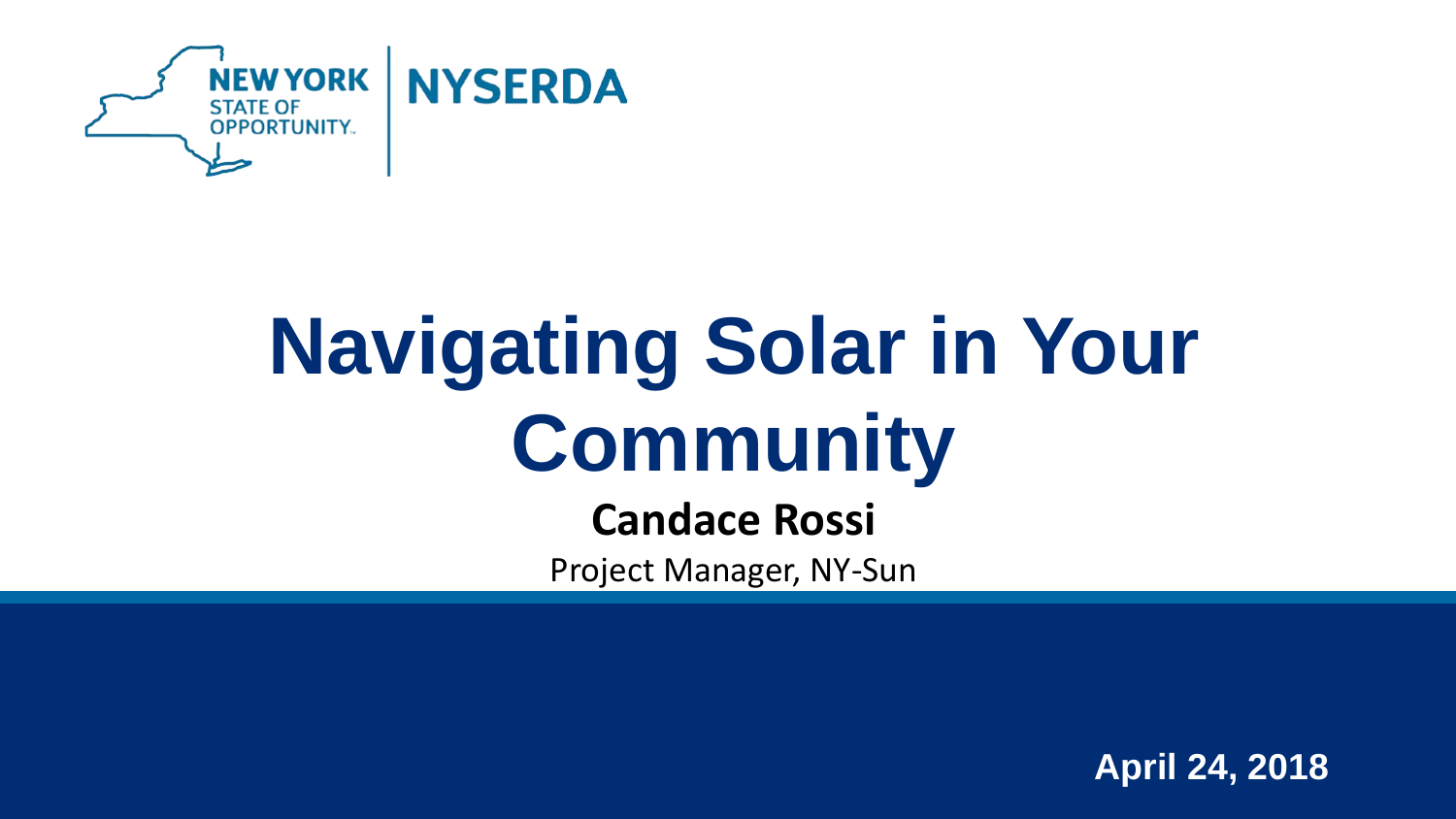## **New York Energy Policy**

- Reforming the Energy Vision (REV) is Governor Andrew Cuomo's strategy to build a clean, resilient and affordable energy system for all New Yorkers.
- Clean Energy Standard: 50% renewable energy by 2030.
- Clean Energy Fund (CEF)
	- 10-year, \$5 billion funding commitment
	- Reshapes NY's energy efficiency, renewable energy and energy innovation programs
	- Reduces the cost of clean energy
	- Accelerates the adoption of energy efficiency to reduce load
	- Increases renewable energy to meet demand
	- Mobilizes private investment in clean energy

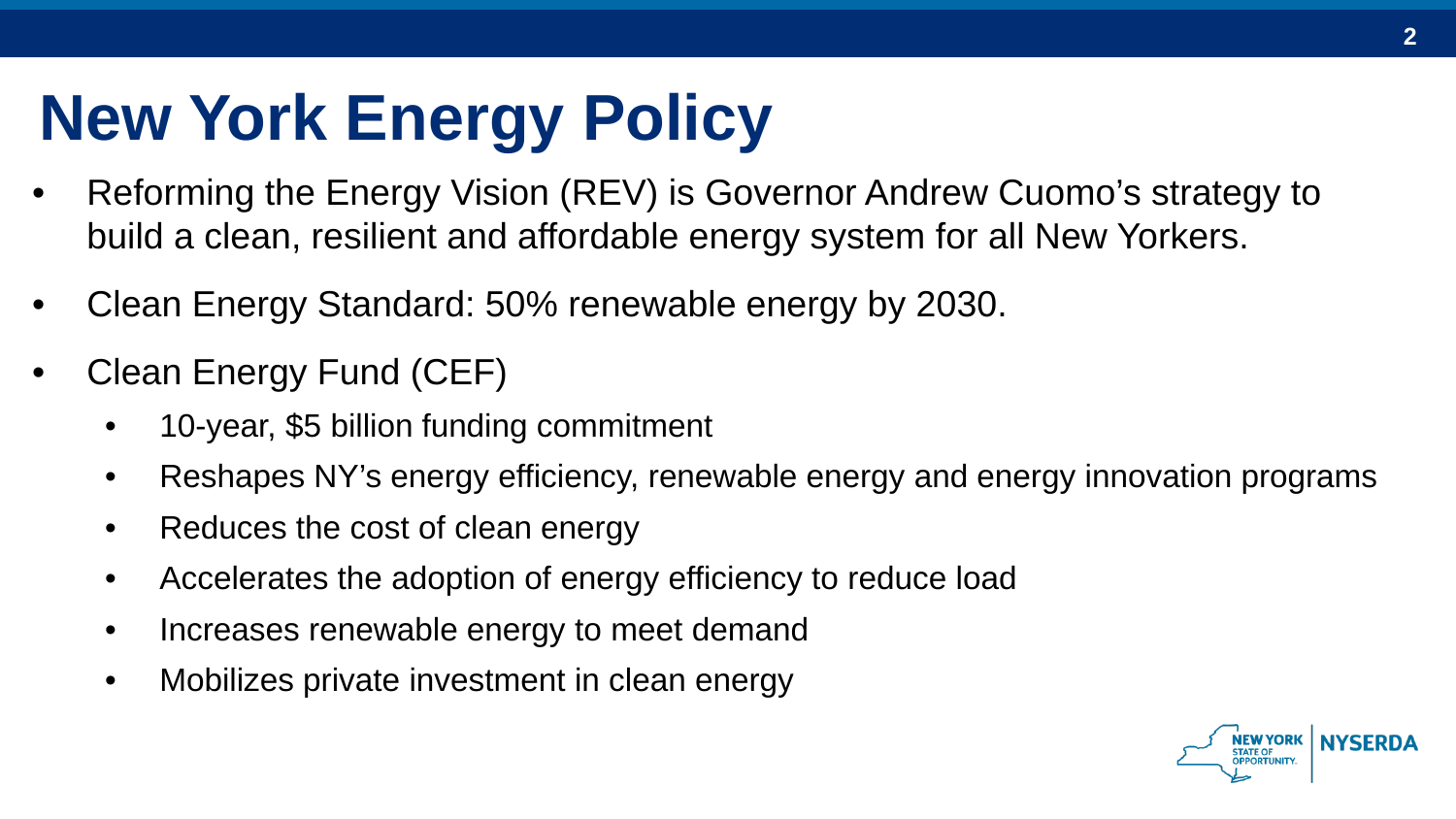#### **NY-Sun Initiative**

- Significantly expand installed solar capacity
- Attract private investment  $\bullet$
- Enable sustainable  $\bullet$ development of a robust industry
- Create well-paying skilled jobs
- Improve the reliability of the electric grid
- Reduce air pollution
- Make solar available to all **New Yorkers**

#### **Reduce Soft Costs**

#### **Approx. \$1 Billion Total Budget**

Self-Sustaining Market

**Statewide** Goal of 3 GW by 2023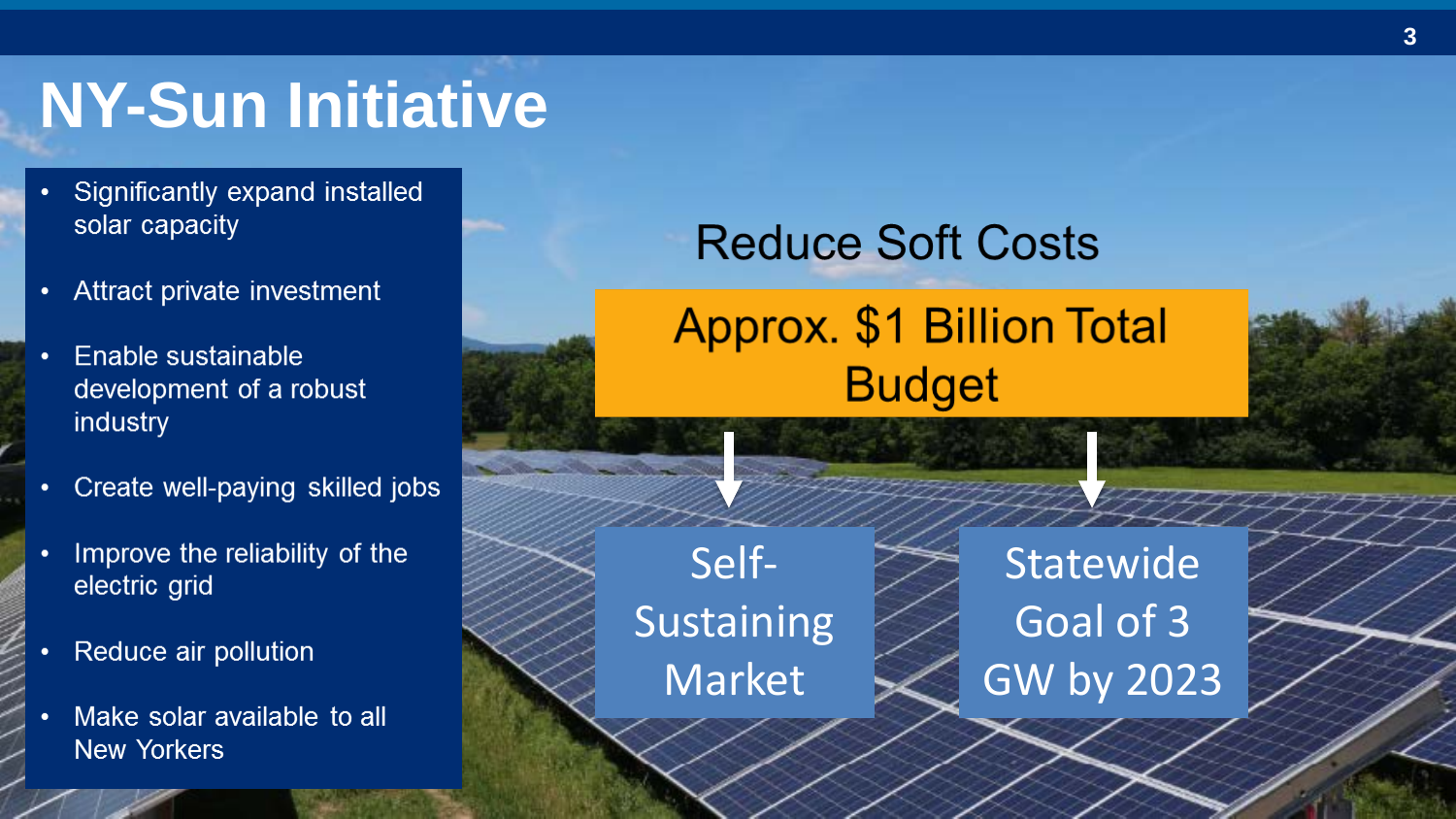## **New York's Solar PV Incentive: The Megawatt Block Program**

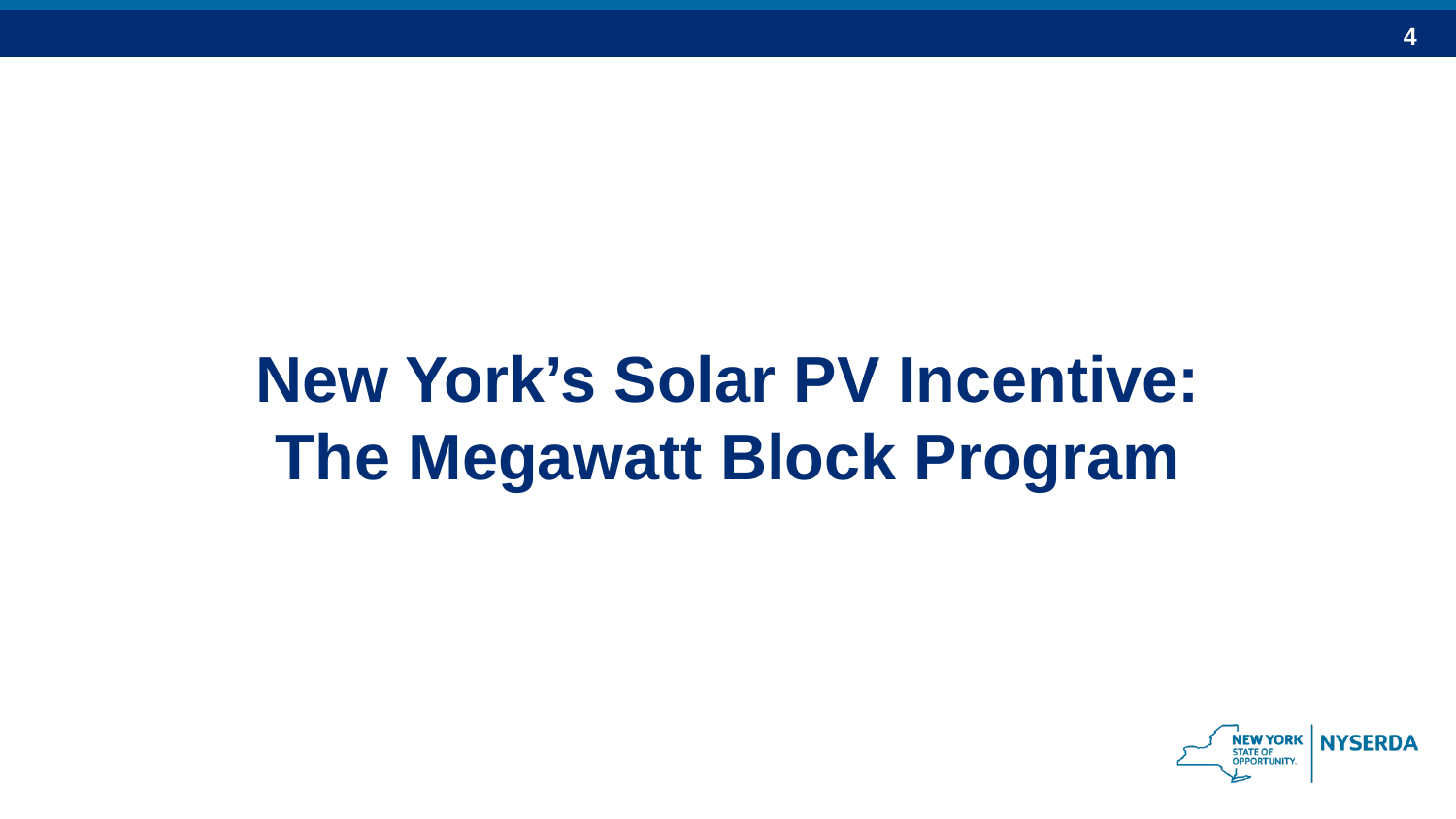## **NY-Sun Incentive Program: MW Block**

#### **Three Regions:**

- Con Edison (New York City and South Westchester)
- Long Island (complete)
- Upstate (Rest- of-State or ROS)

#### **Three Sectors:**

- Residential: up to 25 kW
- Small Non-residential: up to 200 kW
- Commercial/Industrial: >200 kW

Incentive is available through Dec 29, 2023, or until funds are exhausted.

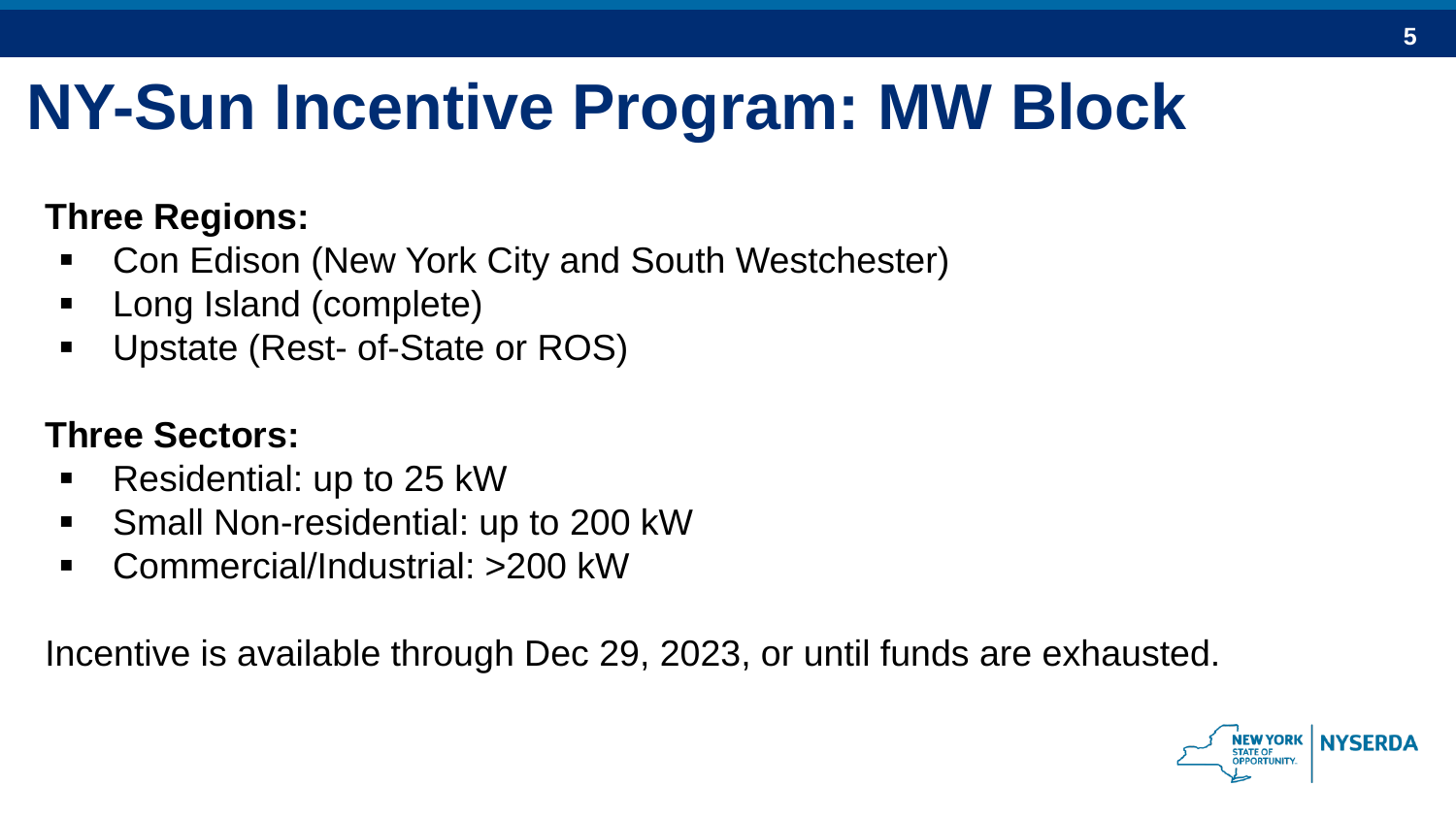## **Res/Small Commercial MW Dashboard**

- Incentives step down over time as capacity goals are achieved
- Real-time dashboard provides transparency and predictability
- Incentives move separately per sector and geographic region, based on actual market activity

**Data as of 3/9/2018**









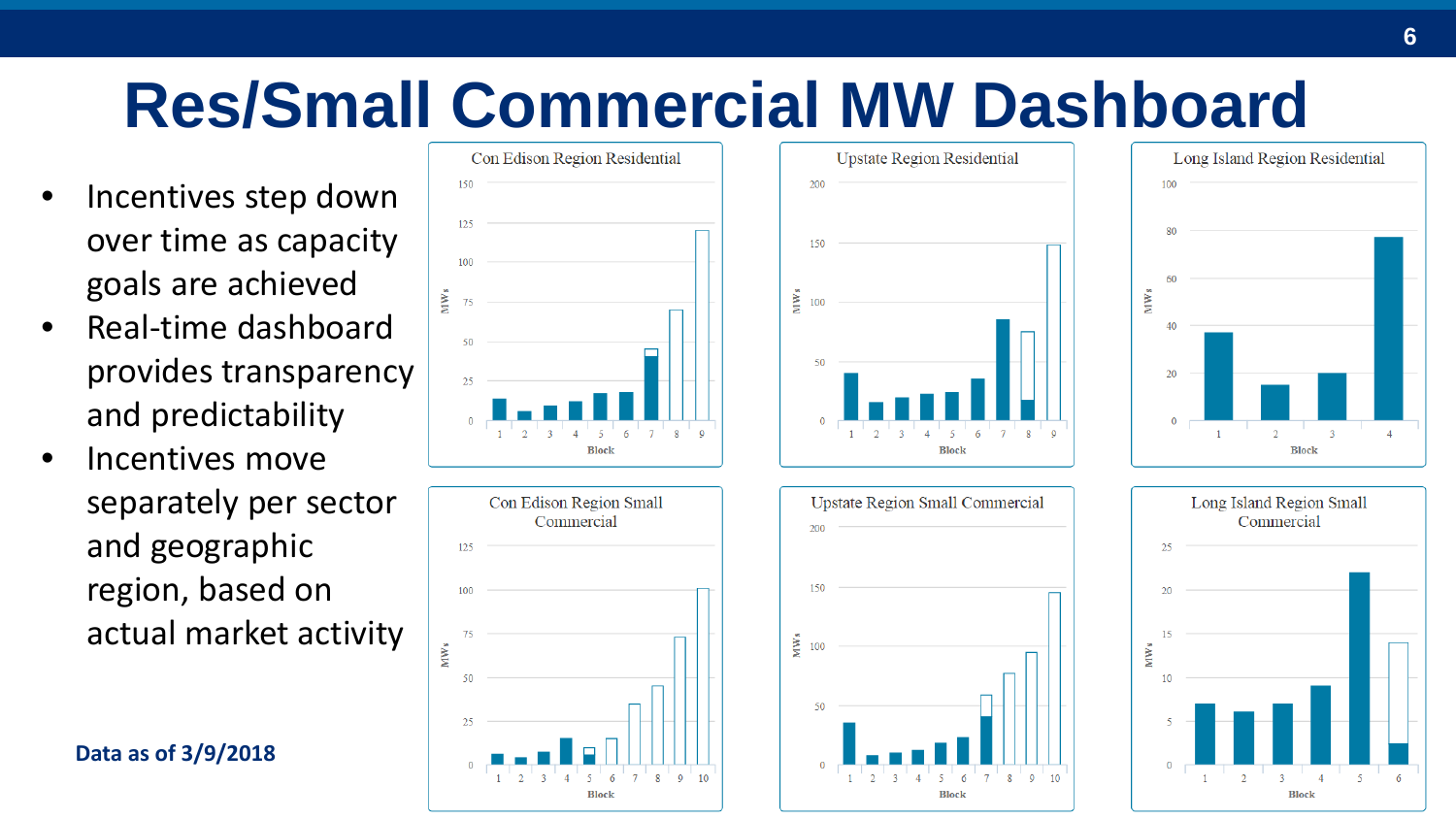#### **Commercial/Industrial MW Dashboard**





**Data as of 3/9/2018**

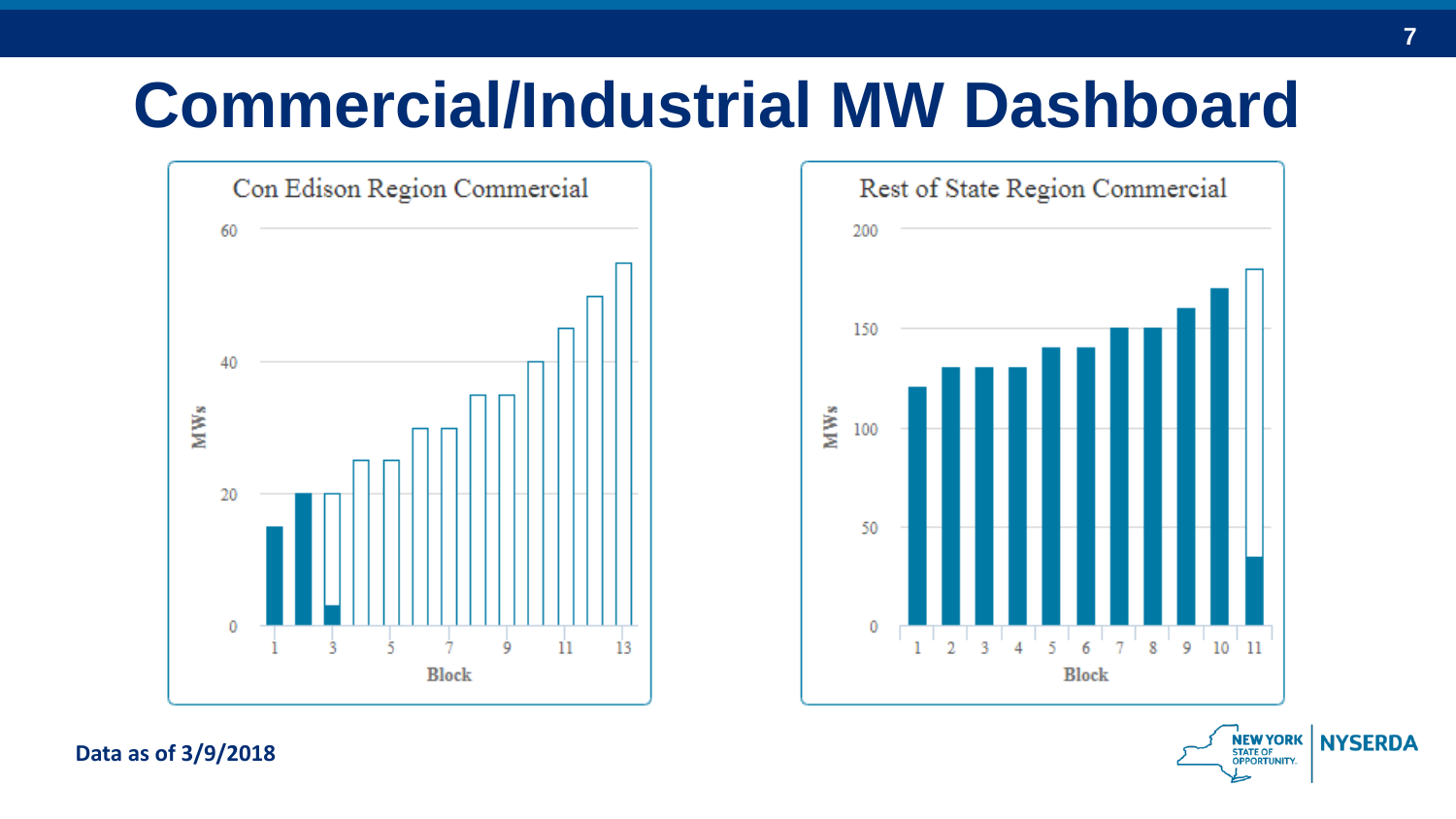## **The New York Solar Guidebook and Technical Assistance for Local Governments**

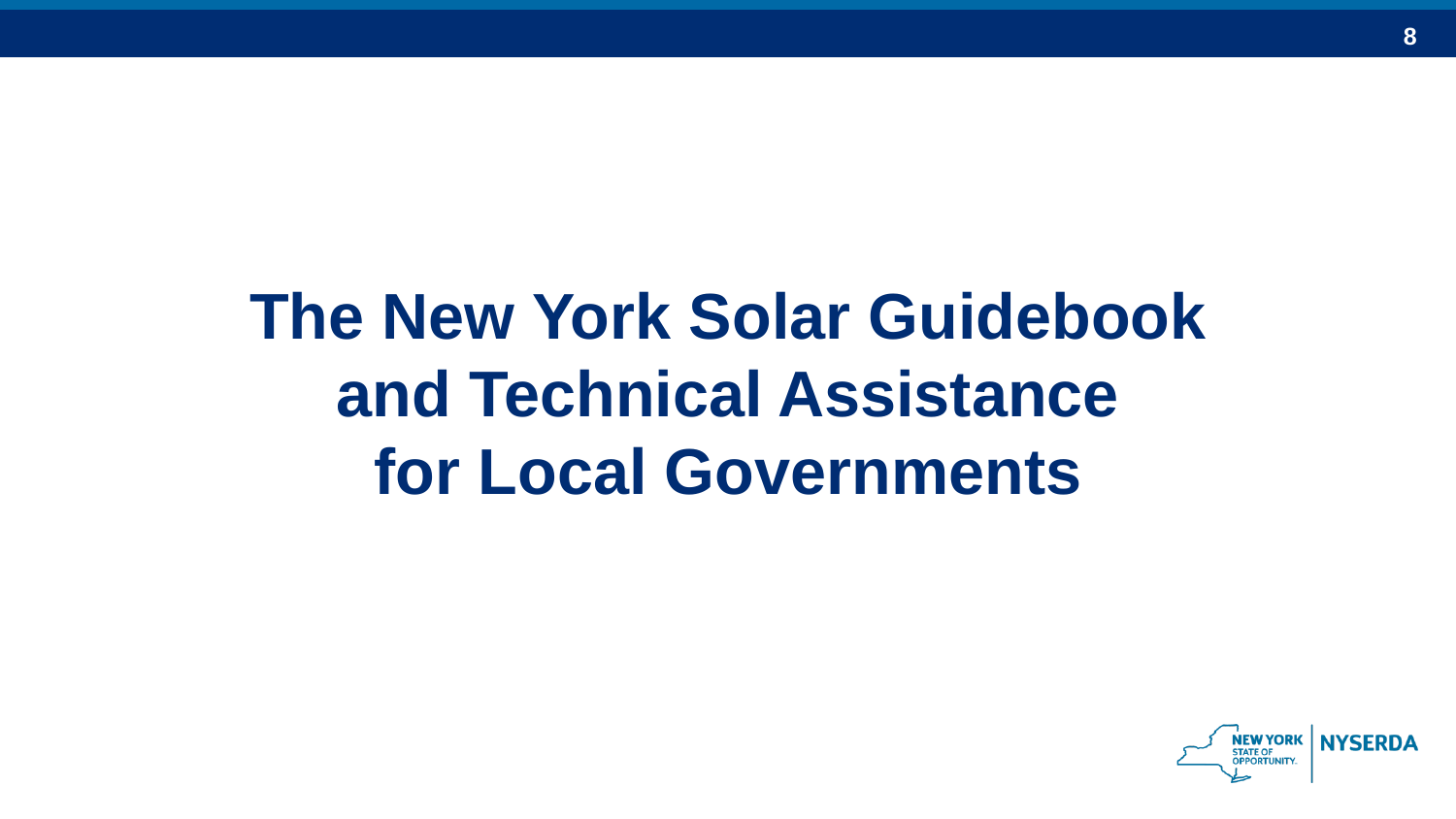

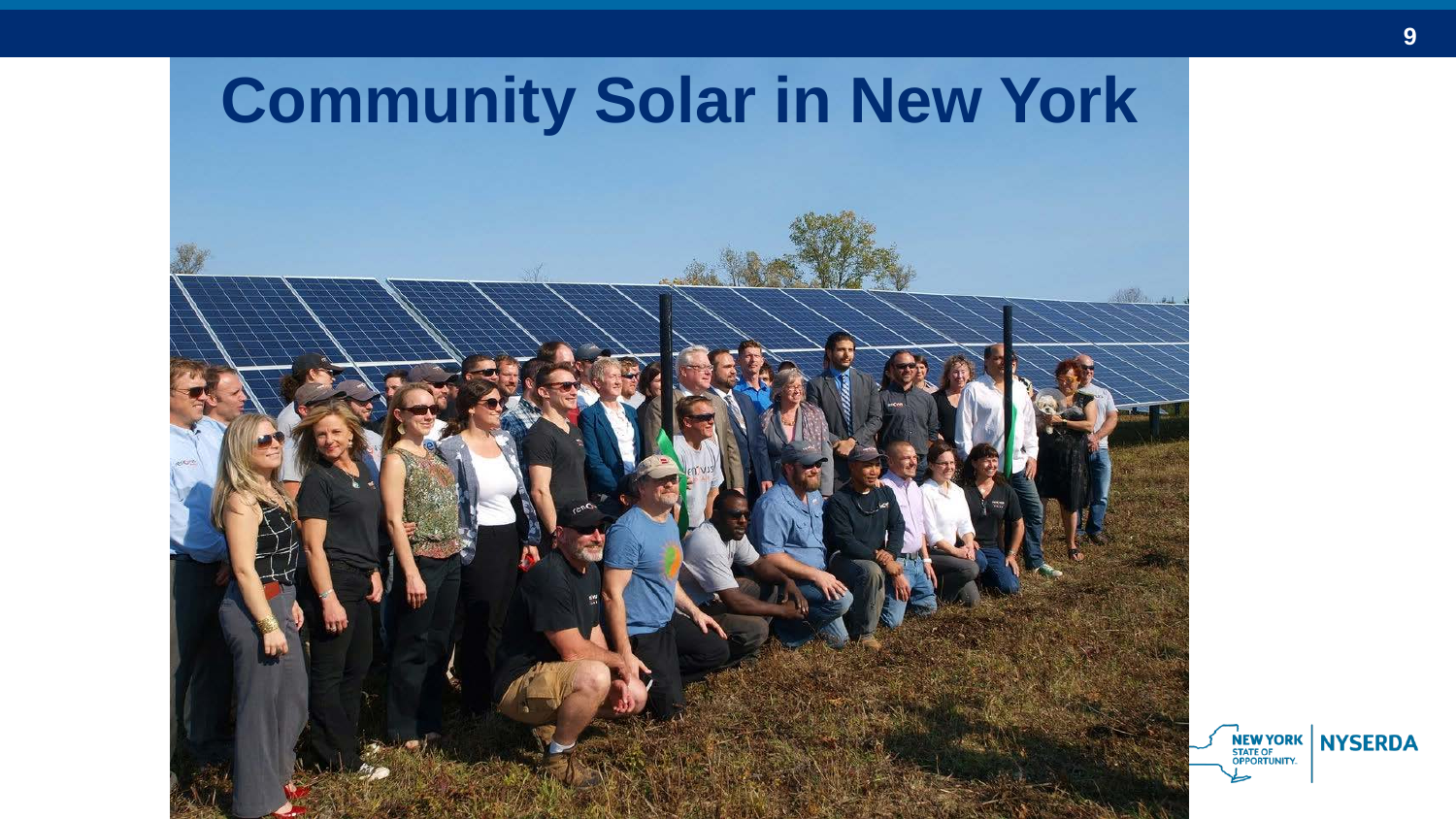#### **Community Solar in New York**

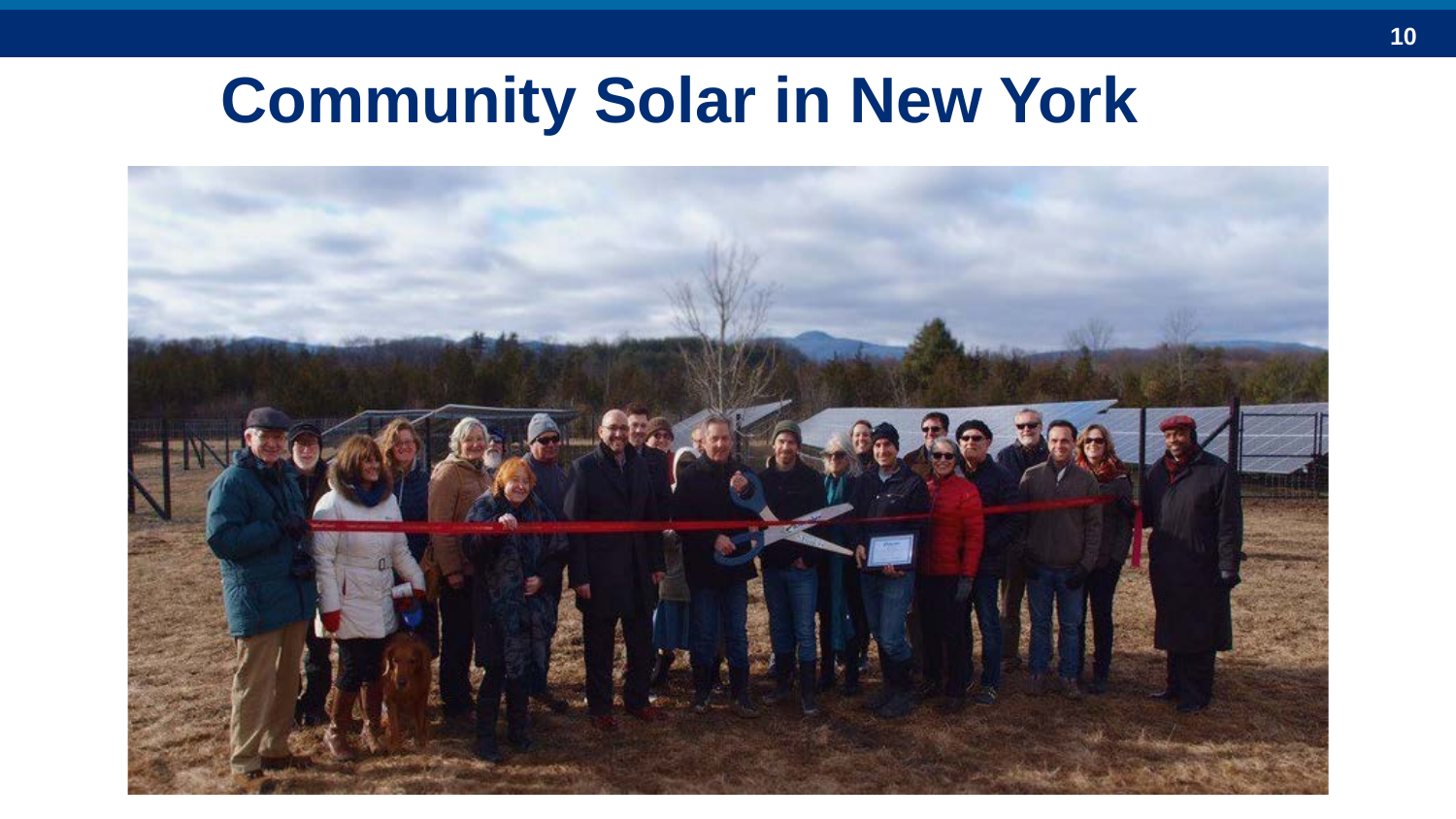# **Community Solar: How it Works**Any utility customer (home or business) can be a subscribing member.

Solar electric panels are installed offsite in sunny locations to produce renewable energy for subscribing members.



**Each subscriber's utility** bill is credited accordingly when excess energy is produced.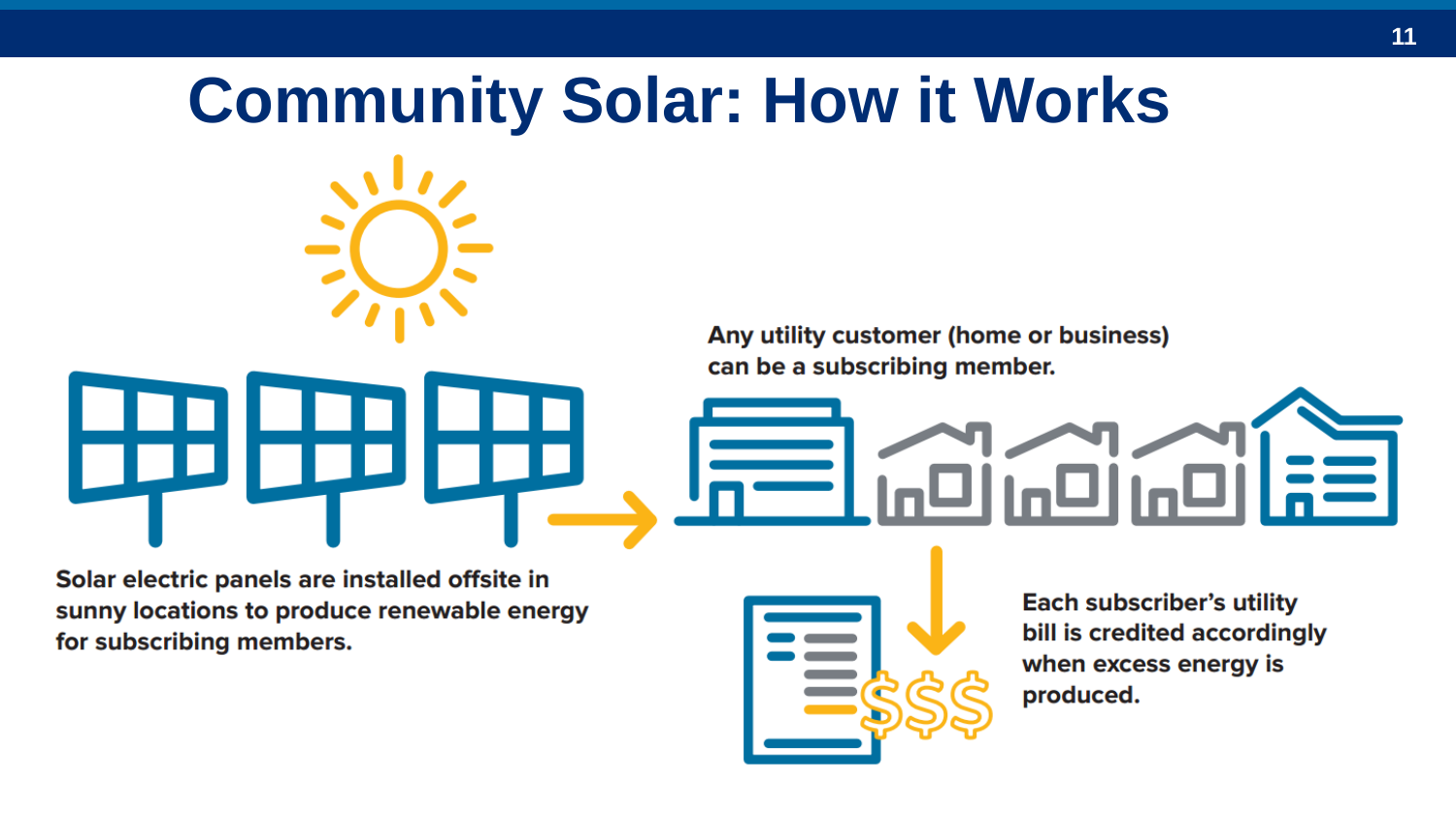## **Number of Proposed CDG Projects in NY**



- There are proposed community solar projects in 42 counties
- Orange, Tompkins, and Erie Counties have the most proposed projects **NEW YORK NYSERDA OPPORTUNITY.**
- The average project size is about 2 MW AC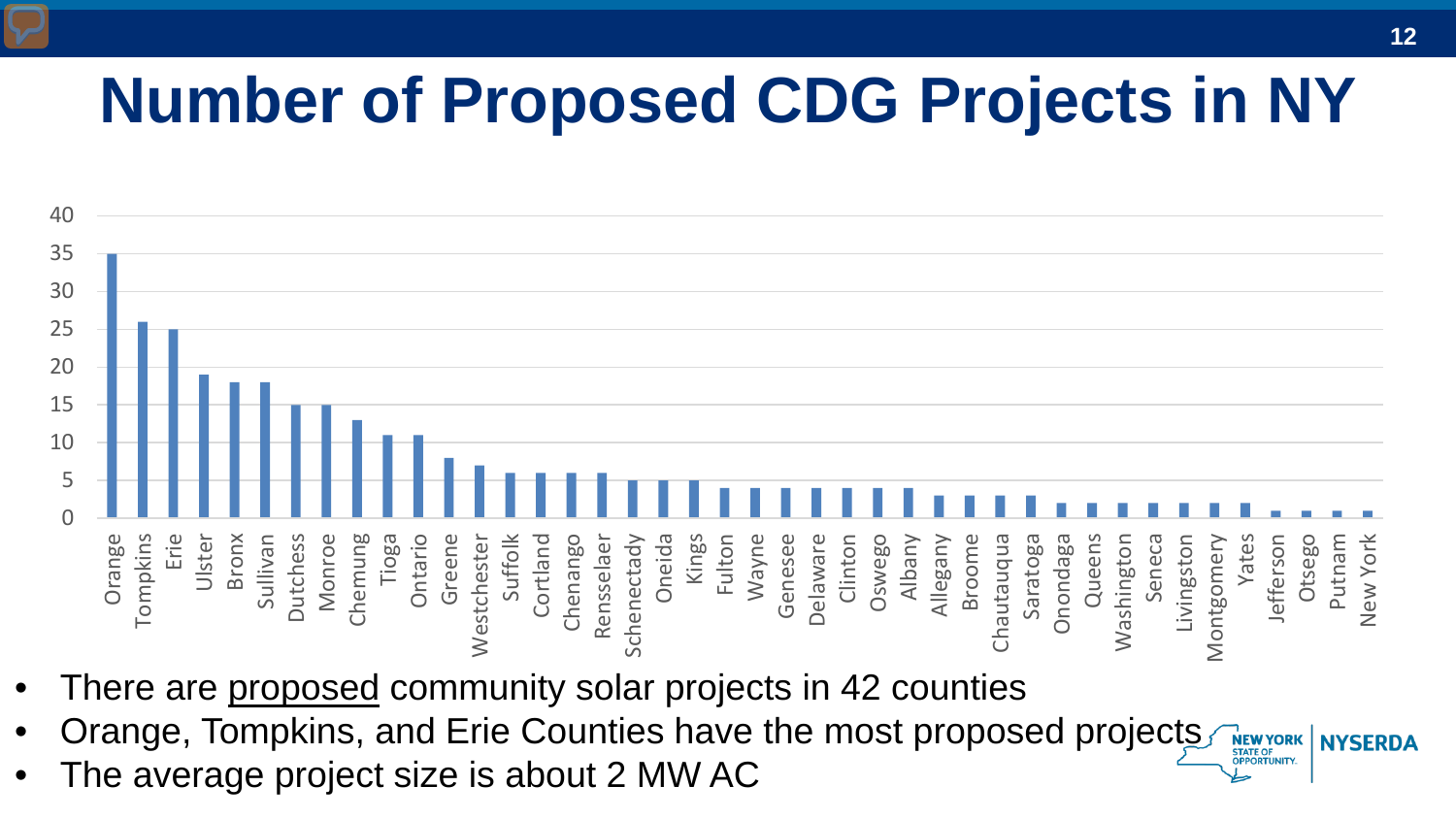#### **NY Solar Guidebook for Local Government**

| <b>Chapter 1 - Solar PV Permitting and</b><br>Inspecting in NYS                  | • Assists jurisdictions to streamline the solar permitting and inspection process.                                                                                        |
|----------------------------------------------------------------------------------|---------------------------------------------------------------------------------------------------------------------------------------------------------------------------|
| <b>Chapter 2 - Roof Top Access and</b><br><b>Ventilation Requirements</b>        | . Describes the International Residential Code and Errata amendments as adopted by<br>New York State.                                                                     |
| <b>Chapter 3 - State Environmental Quality</b><br><b>Review (SEQR)</b>           | • Assists jurisdictions completing the SEQR process for large PV systems.                                                                                                 |
| <b>Chapter 4 - NYS's Real Property</b><br>Tax Law § 487                          | • Provides guidance to AHJs on property tax issues and solar systems.                                                                                                     |
| <b>Chapter 5 - Solar Payment-In-Lieu-of-Taxes</b><br><b>Toolkit</b>              | • Provides information and tools for jurisdictions to enter payment-in-lieu-of-tax<br>agreements.                                                                         |
| <b>Chapter 6 - Using Special Use Permits and</b><br><b>Site Plan Regulations</b> | • Provides a how-to manual with land use tools to site, plan, and zone projects on<br>farmland.                                                                           |
| <b>Chapter 7 - Solar Installations in</b><br><b>Agricultural Districts</b>       | • Provides information to AHJs and developers siting PV systems in Ag Districts.                                                                                          |
| <b>Chapter 8 - Landowner Considerations</b><br>for Solar Land Leases             | • Provides guidance to landowners regarding leasing land for PV projects.                                                                                                 |
| <b>Chapter 9 - Decommissioning</b><br><b>Solar Panel Systems</b>                 | • Provides information to local governments and landowners on decommissioning large<br>PV systems.                                                                        |
| <b>Chapter 10 - Model Solar Energy Local Law</b>                                 | • Assists municipalities in drafting local laws and ordinances, and to facilitate ideas for<br>properly incorporating solar language into local zoning laws and policies. |
|                                                                                  |                                                                                                                                                                           |

**NY Solar Guidebook Website:** [www.nyserda.ny.gov/SolarGuidebook](http://www.nyserda.ny.gov/SolarGuidebook)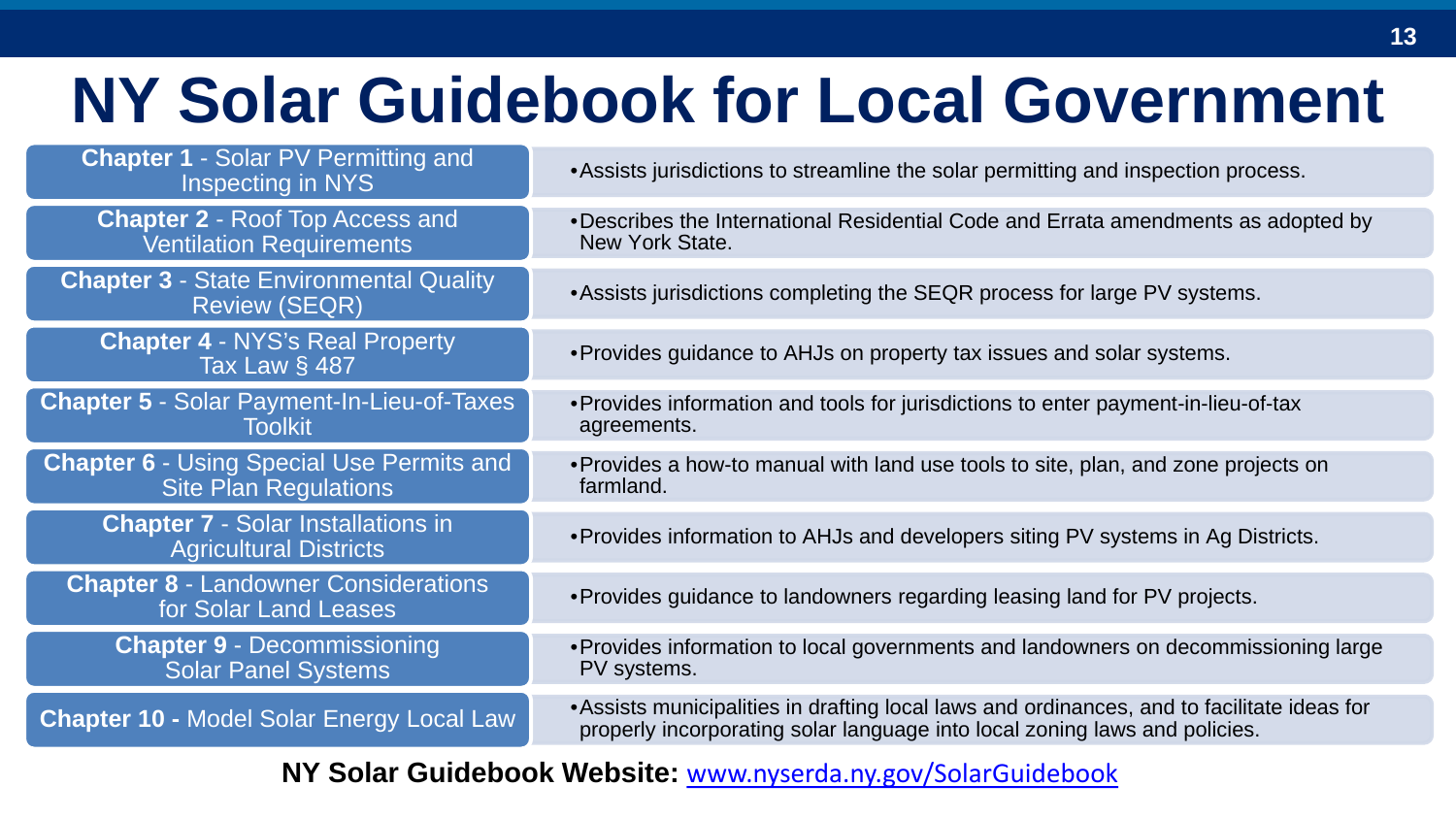#### **Technical Assistance for Local Governments**

#### *NY-Sun offers local governments free one-on-one assistance on:*

- 1. Adopting a Payment-In-Lieu-Of-Taxes (PILOT) law and agreement
- 2. Completing the SEQR process for large solar installations
- 3. Planning and Zoning for Solar
	- Adopting a Model Solar Energy Law
	- Siting PV in Agricultural Districts and agricultural areas
	- Updating master plans and zoning regulations
- 4. Municipal Solar Procurement
- 5. Permitting and Inspections
	- Adopting and implementing the Unified Solar Permit
	- Technical consulting to relieve administrative burdens

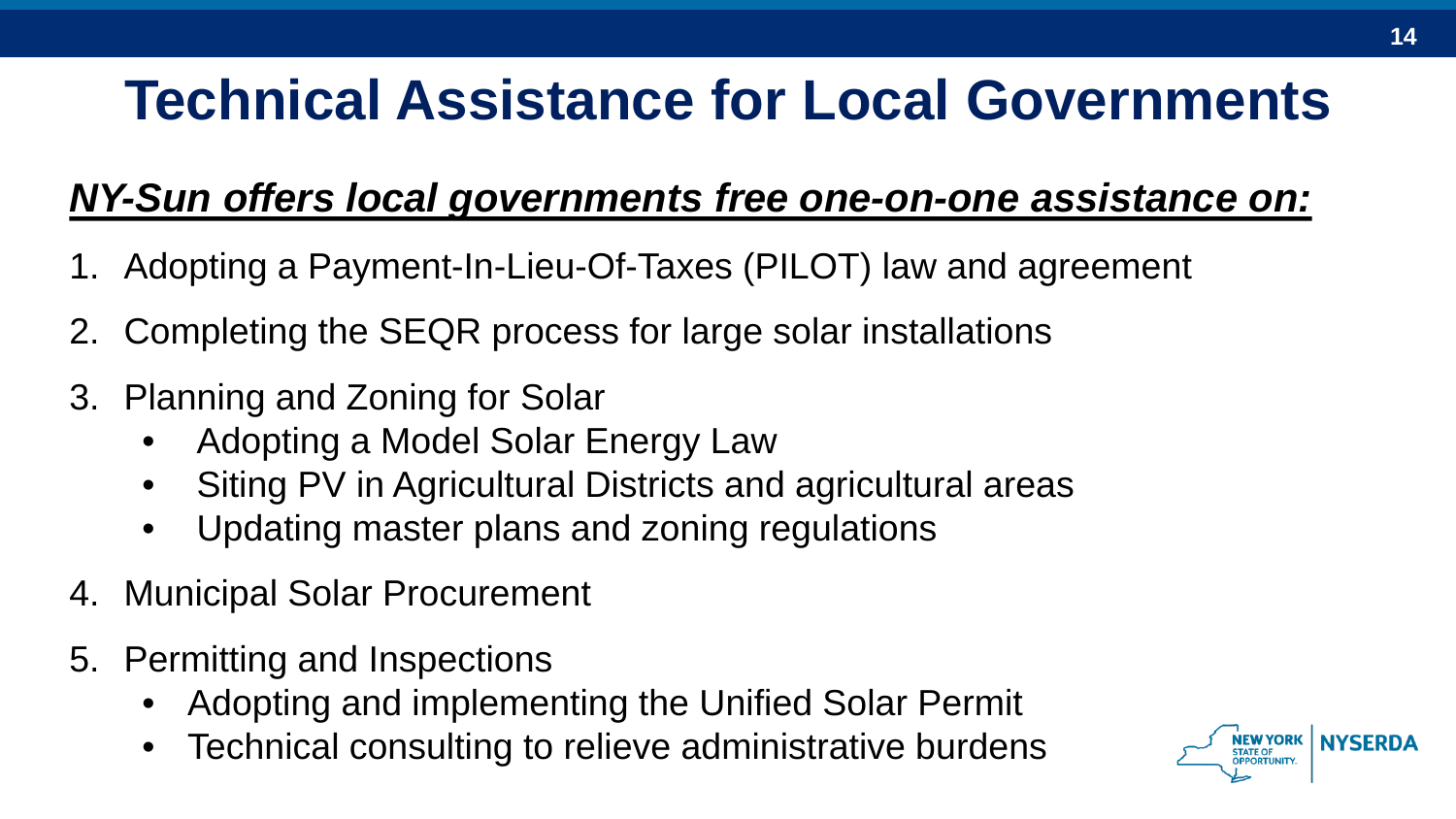|                                                                                                       | <b>NY-Sun</b>                                                                                                                                               | <b>Solar for</b><br><b>Your Home</b>   | <b>Solar for</b><br><b>Your Business</b>                                                                                                                                                                                                                                                                                                                       | <b>Communities &amp;</b><br><b>Local Governments</b> | <b>Contractors</b> | Data &<br><b>Trends</b> | <b>Contact Us</b> | 15                                                        |  |  |
|-------------------------------------------------------------------------------------------------------|-------------------------------------------------------------------------------------------------------------------------------------------------------------|----------------------------------------|----------------------------------------------------------------------------------------------------------------------------------------------------------------------------------------------------------------------------------------------------------------------------------------------------------------------------------------------------------------|------------------------------------------------------|--------------------|-------------------------|-------------------|-----------------------------------------------------------|--|--|
| <b>The New York</b>                                                                                   | A PROGRAM OF NYSERDA                                                                                                                                        |                                        |                                                                                                                                                                                                                                                                                                                                                                |                                                      |                    |                         |                   |                                                           |  |  |
| <b>Solar Guidebook</b>                                                                                |                                                                                                                                                             |                                        |                                                                                                                                                                                                                                                                                                                                                                |                                                      | a                  |                         |                   |                                                           |  |  |
| Homepage                                                                                              | <b>COMMUNITIES &amp;</b><br><b>LOCAL</b><br><b>GOVERNMENTS</b>                                                                                              | <b>Guidebook for Local Governments</b> |                                                                                                                                                                                                                                                                                                                                                                |                                                      |                    |                         |                   | The entire Solar<br>Guidebook is                          |  |  |
|                                                                                                       | <b>Guidebook for Local</b><br><b>Governments</b>                                                                                                            |                                        | The New York Solar Guidebook has information, tools, and<br>NY-Sun Solar Guidebook<br>step-by-step instructions to support local governments<br>for Local Governments [PDF]<br>managing solar energy development in their communities.<br>The Guidebook contains chapters on various solar energy topics, the permitting process,<br>property taxes, and more. |                                                      |                    |                         |                   | available for<br>download here                            |  |  |
|                                                                                                       | <b>Technical Assistance</b><br>& Support                                                                                                                    |                                        |                                                                                                                                                                                                                                                                                                                                                                |                                                      |                    |                         |                   |                                                           |  |  |
|                                                                                                       | <b>Solarize Your</b><br>Community                                                                                                                           | chapters below.                        | You can download the full New York Solar Guidebook as a PDF or access individual                                                                                                                                                                                                                                                                               |                                                      |                    |                         |                   |                                                           |  |  |
| Ask the NY-Sun team<br>any question about solar<br>by sending an email to<br>solarhelp@nyserda.ny.gov | Stay up-to-date with the latest from NY-Sun. Join our email list for local government<br><b>Affordable Solar</b><br>officials.<br><b>Predevelopment and</b> |                                        |                                                                                                                                                                                                                                                                                                                                                                |                                                      |                    |                         |                   |                                                           |  |  |
|                                                                                                       | <b>Technical Assistance</b>                                                                                                                                 |                                        | If you have a question on getting solar in your community, or need help with a chapter of<br>the Guidebook, solarhelp@nyserda.ny.gov and we'll respond to you within 24 hours. For<br>more hands-on support, learn more about our free training and technical assistance<br>opportunities.                                                                     |                                                      |                    |                         |                   | <b>Municipalities</b><br>can request NY-<br>Sun technical |  |  |
|                                                                                                       |                                                                                                                                                             |                                        |                                                                                                                                                                                                                                                                                                                                                                | <b>New York State Unified Solar Permit</b>           |                    |                         |                   | assistance here                                           |  |  |
|                                                                                                       | <i>Individual</i><br>chapters are                                                                                                                           |                                        |                                                                                                                                                                                                                                                                                                                                                                | Roof Top Access and Ventilation Requirements         |                    |                         |                   |                                                           |  |  |
|                                                                                                       | available                                                                                                                                                   |                                        |                                                                                                                                                                                                                                                                                                                                                                | State Environmental Quality Review (SEQR) for Solar  |                    |                         |                   |                                                           |  |  |
|                                                                                                       | here                                                                                                                                                        |                                        | Understanding the Real Property Tax Law Section § 487                                                                                                                                                                                                                                                                                                          |                                                      |                    |                         |                   | <b>NEW YORK</b><br><b>NYSERDA</b><br><b>STATE OF</b>      |  |  |
| nyserda.ny.gov/SolarGuidebook                                                                         |                                                                                                                                                             |                                        |                                                                                                                                                                                                                                                                                                                                                                | Payment-in-Lieu-of-Taxes (PILOT) Toolkit             |                    |                         |                   | <b>OPPORTUNITY.</b>                                       |  |  |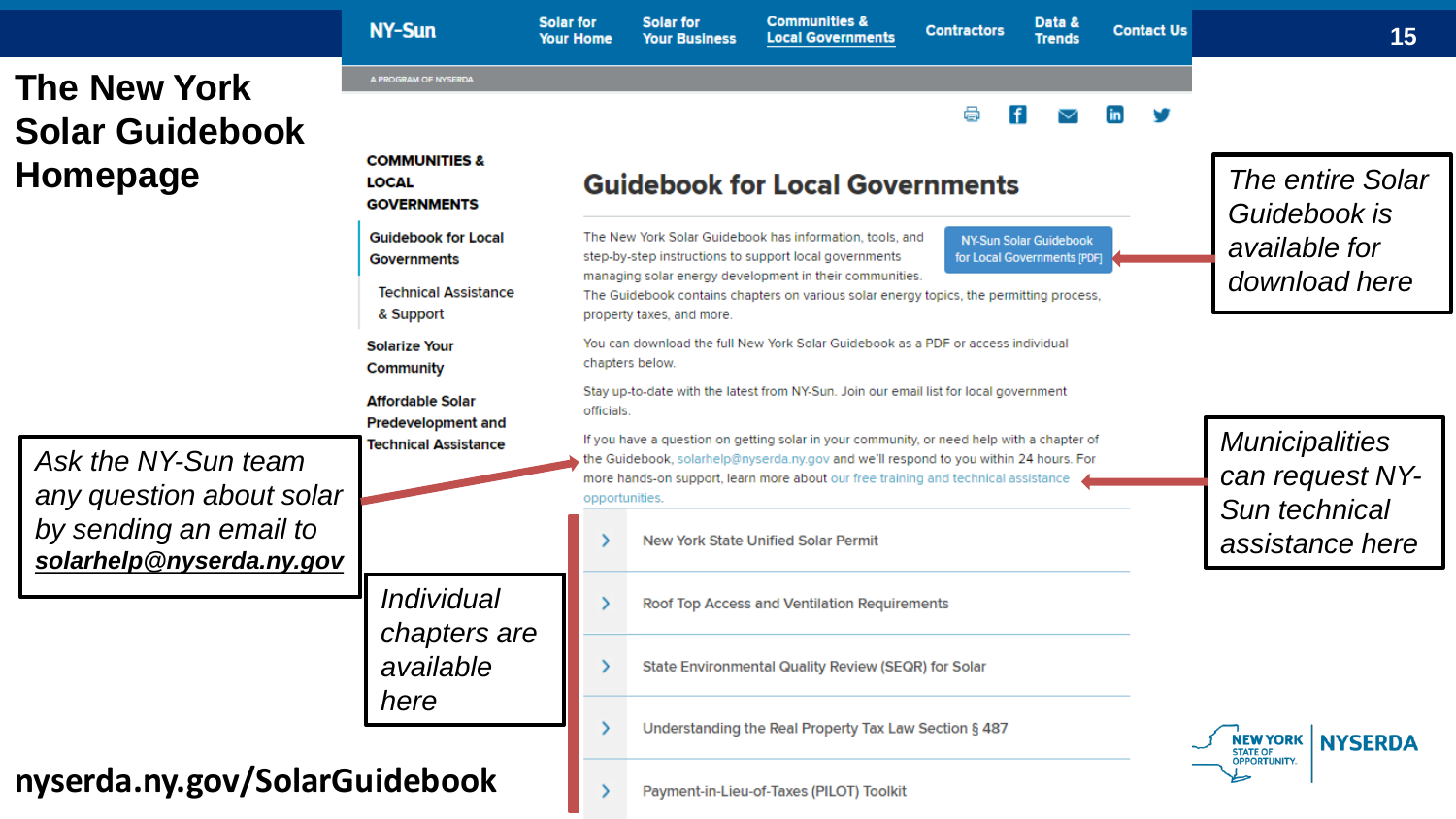## **Solar in New York State: A Progress Report**

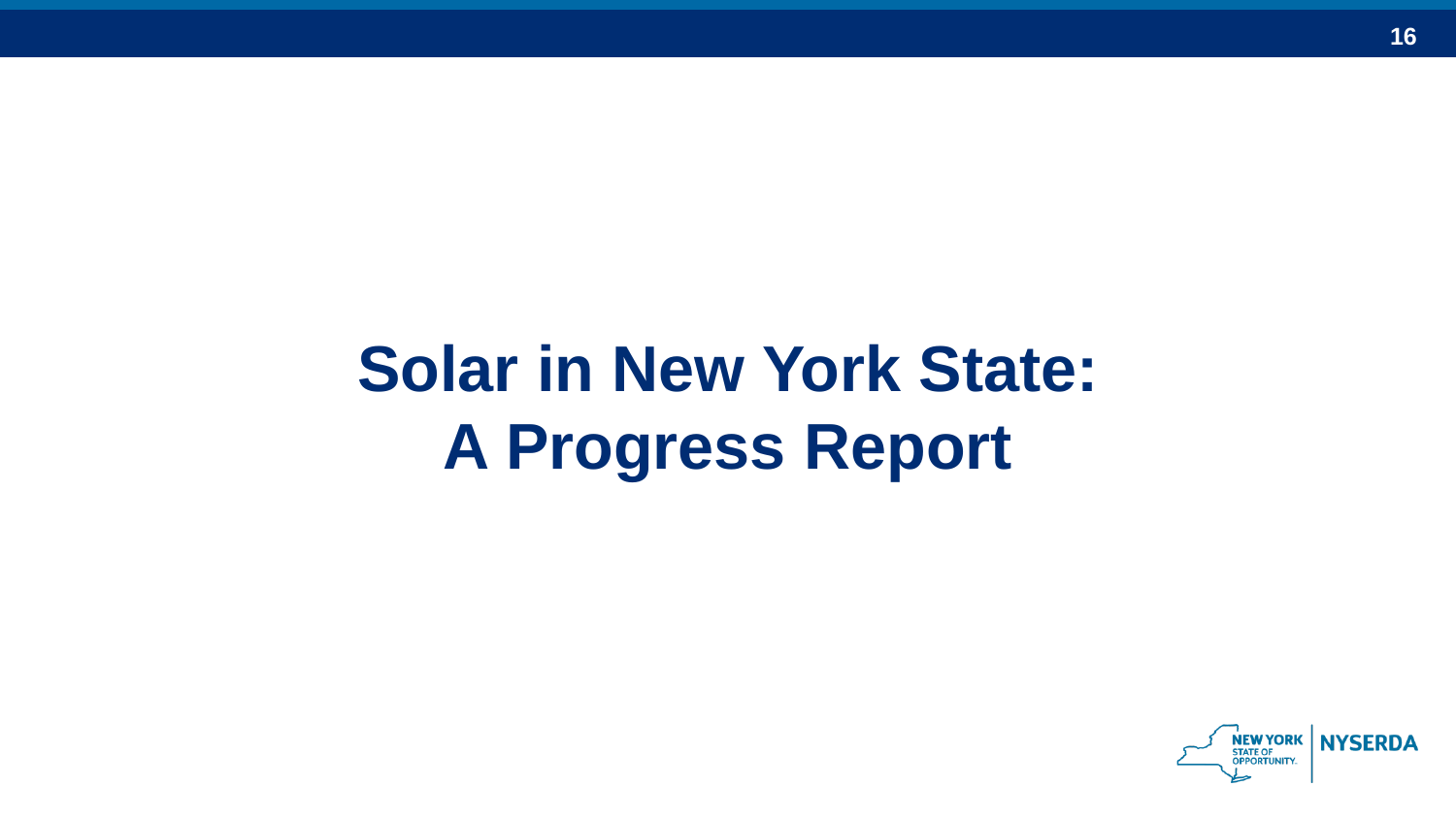## **NY-Sun Program Progress to Date**

#### *Completions by County*

- 1,039 MW installed statewide with NYSERDA support
	- 567 MW of residential PV (75,502 projects)
	- 472 MW of non-residential PV (5,294 projects)
- 998 MW currently in NY-Sun pipeline
- Installations all 62 counties and in 1,671 different zip codes

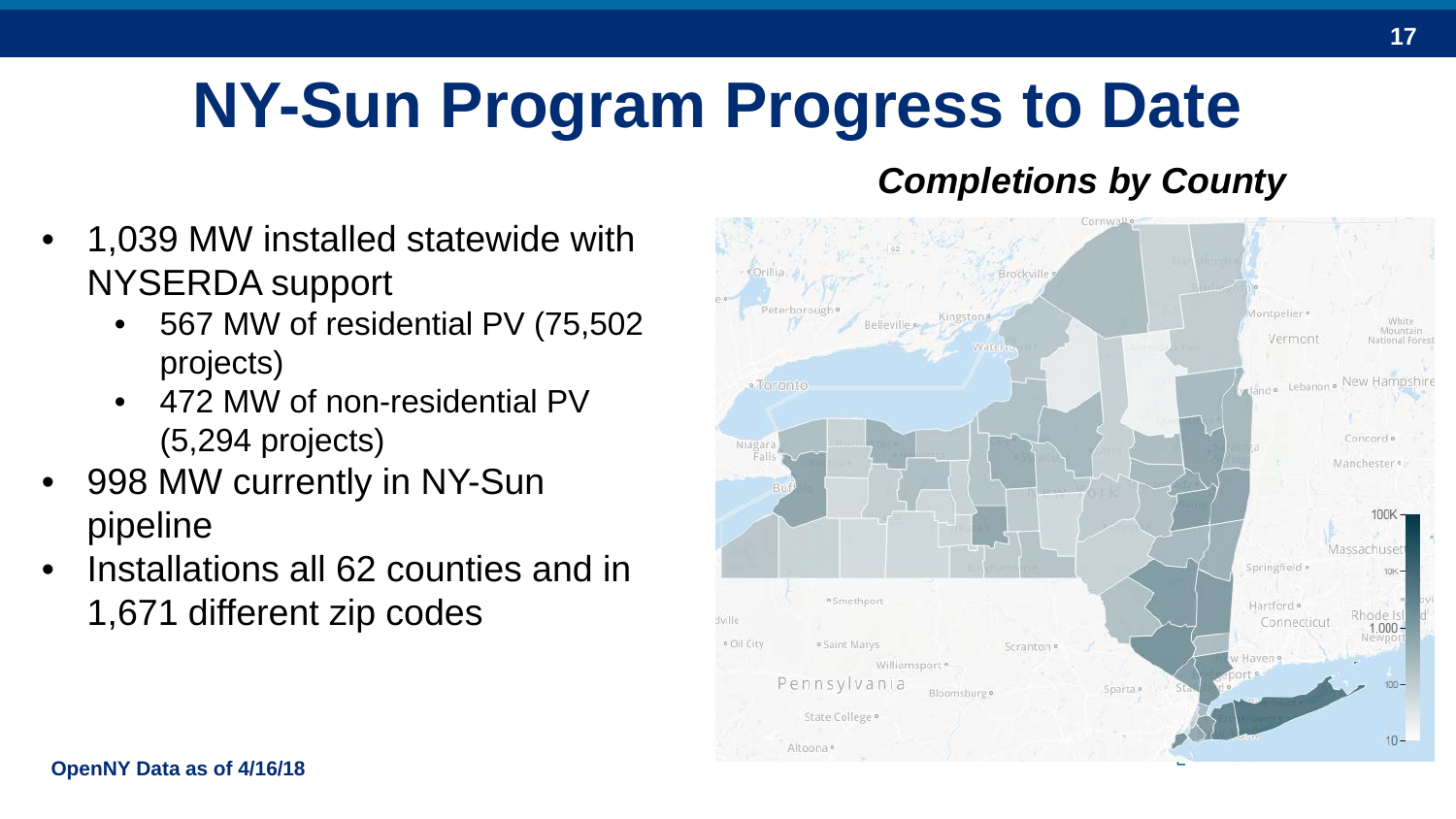#### **MW Installed Statewide by Year**